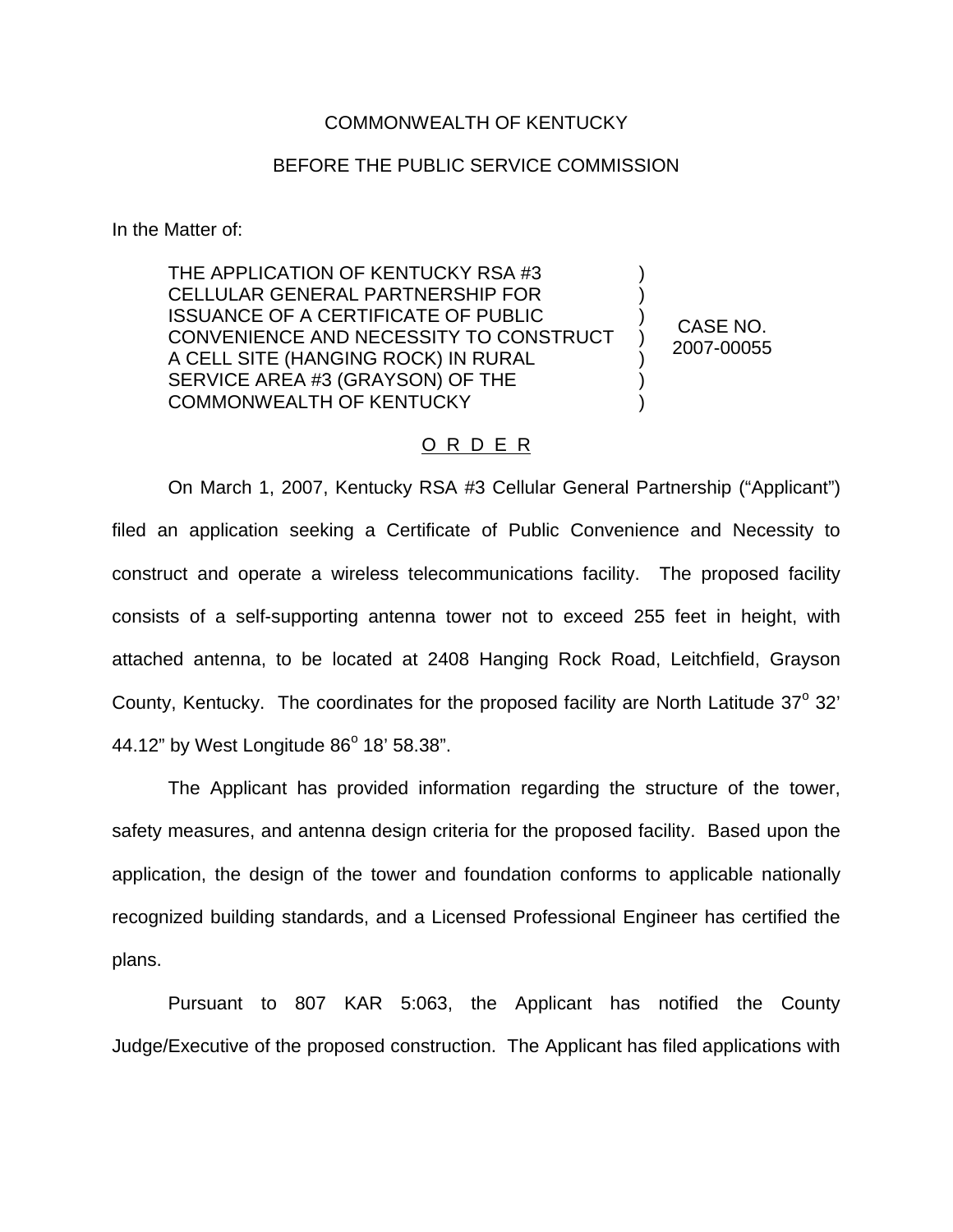the Federal Aviation Administration ("FAA") and the Kentucky Airport Zoning Commission ("KAZC") seeking approval for the construction and operation of the proposed facility. Both decisions are pending.

The Applicant has filed evidence of the appropriate notices provided pursuant to 807 KAR 5:063. The notices solicited any comments and informed the recipients of their right to request intervention. To date, no public comments have been filed with the Commission.

The Commission, having considered the evidence of record and being otherwise sufficiently advised, finds that the Applicant has demonstrated that a facility is necessary to provide adequate utility service and that, therefore, a Certificate of Public Convenience and Necessity to construct the proposed facility should be granted.

Pursuant to KRS 278.280, the Commission is required to determine proper practices to be observed when it finds, upon complaint or on its own motion, that the facilities of any utility subject to its jurisdiction are unreasonable, unsafe, improper, or insufficient. To assist the Commission in its efforts to comply with this mandate, the Applicant should notify the Commission if it does not use this antenna tower to provide service in the manner set out in its application and this Order. Upon receipt of such notice, the Commission may, on its own motion, institute proceedings to consider the proper practices, including removal of the unused antenna tower, which should be observed by the Applicant.

## IT IS THEREFORE ORDERED that:

1. The Applicant is granted a Certificate of Public Convenience and Necessity to construct a wireless telecommunications facility. The proposed facility

-2- Case No. 2007-00055